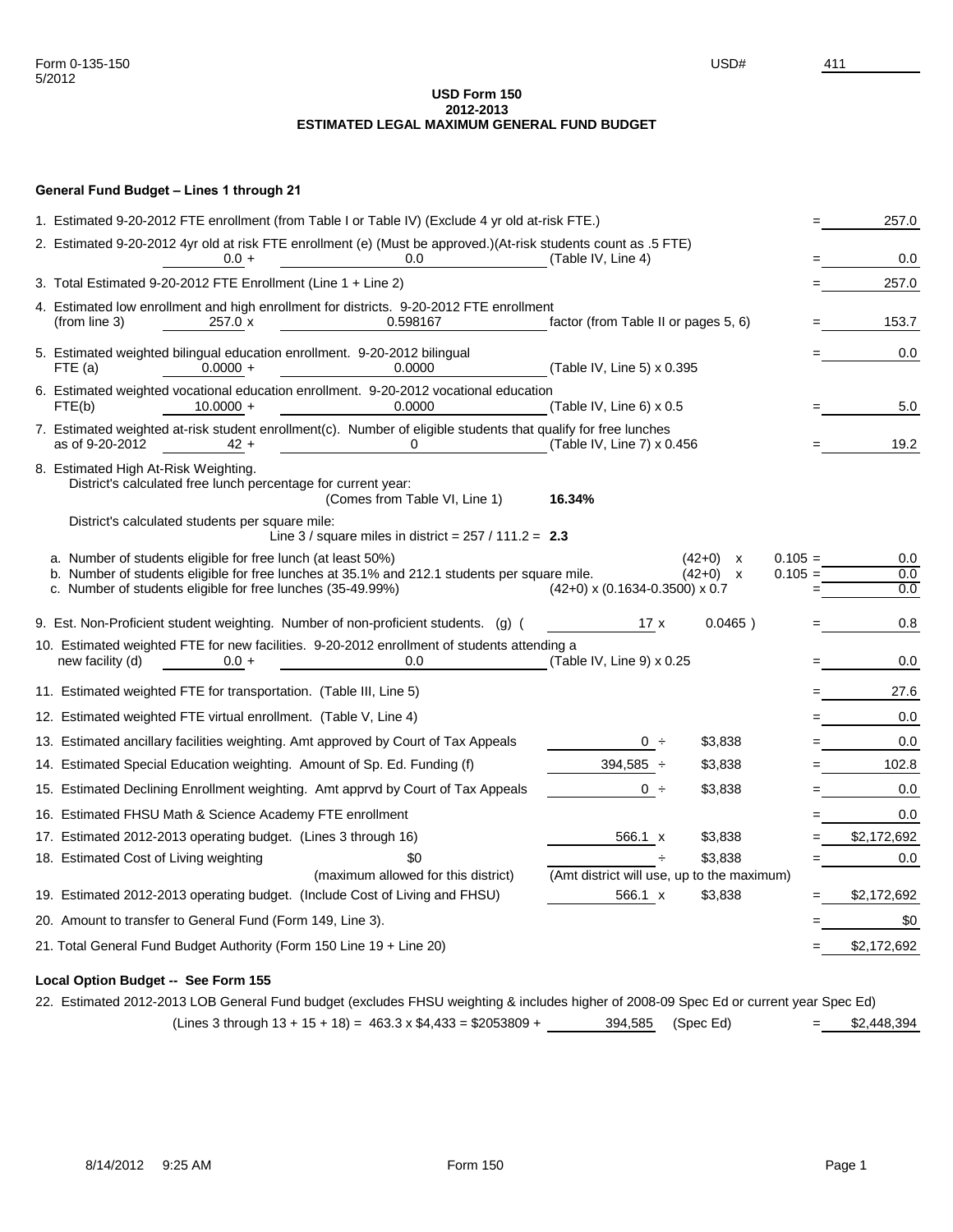| (a) FTE is computed by taking the total clock hours of bilingual students who are enrolled and attending in an<br>approved bilingual class on 9-20-2012 and dividing by 6 (cannot exceed 6 hours for an individual student). Total<br>clock hours<br>$0.0 \div 6 =$                                                                                                                                                                                                                                                                   |                                                           | 0.0000 (Record on Line 5)                                             |                                |     |        |
|---------------------------------------------------------------------------------------------------------------------------------------------------------------------------------------------------------------------------------------------------------------------------------------------------------------------------------------------------------------------------------------------------------------------------------------------------------------------------------------------------------------------------------------|-----------------------------------------------------------|-----------------------------------------------------------------------|--------------------------------|-----|--------|
| (b) FTE is computed by taking the total clock hours of vocational education students who are enrolled and attending<br>in an approved vocational class on 9-20-2012 and dividing by 6 (cannot exceed 6 hours for an individual student). Total<br>clock hours<br>10.0000 (Record on Line 6)<br>$60.0 \div 6 =$                                                                                                                                                                                                                        |                                                           |                                                                       |                                |     |        |
| (c) USD must have an approved at-risk pupil assistance plan for the school district.<br>(d) In order to access new facilities weighting, a USD must have adopted at least a 25% LOB.<br>(e) Four year old at risk students are counted as .5 FTE. USD must be approved by the Kansas State Department<br>of Education.<br>(f) Comes from form 118 (line 20).<br>(g) 2011-2012 Non Proficient students (excluding free students).<br>(NOTE: If September 20 falls on a weekend, the following Monday will be the official count date.) |                                                           |                                                                       |                                |     |        |
|                                                                                                                                                                                                                                                                                                                                                                                                                                                                                                                                       | <b>TABLE I</b><br><b>Declining Enrollment Calculation</b> |                                                                       | USD#                           | 411 |        |
| 1. September 20, 2011, FTE and February 20, 2012 FTE enrollment (Excludes 4 yr old at risk students.)                                                                                                                                                                                                                                                                                                                                                                                                                                 |                                                           |                                                                       |                                |     | 257.0  |
| 2. September 20, 2012, FTE enrollment (Excludes 4 yr old at risk students.)                                                                                                                                                                                                                                                                                                                                                                                                                                                           |                                                           |                                                                       |                                |     | 257.0  |
| 3. 3 YR AVG FTE: (<br>248.5<br>(9/20/2010 FTE)*                                                                                                                                                                                                                                                                                                                                                                                                                                                                                       | 257.0<br>(line 1)                                         |                                                                       |                                |     |        |
| $257.0$ $)/3=$ _<br>(line 2)                                                                                                                                                                                                                                                                                                                                                                                                                                                                                                          | 254.2<br>(goes to line 3)                                 |                                                                       |                                |     | 254.2  |
| * Excludes 4 yr old at risk students, but includes 2/20/2011 military students.<br>4. FTE enrollment for budget purposes (higher of line 1, 2, or 3) (Goes to page 1, line 1 if no military provision; see Table IV.)                                                                                                                                                                                                                                                                                                                 |                                                           |                                                                       |                                |     | 257.0  |
|                                                                                                                                                                                                                                                                                                                                                                                                                                                                                                                                       | <b>TABLE II</b>                                           |                                                                       |                                |     |        |
| <b>Enrollment of District</b>                                                                                                                                                                                                                                                                                                                                                                                                                                                                                                         | Low and High Enrollment Weighting                         | Factor                                                                |                                |     |        |
| $0 - 99.9$<br>100 - 299.9<br>$300 - 1,621.9$<br>1622 and over                                                                                                                                                                                                                                                                                                                                                                                                                                                                         | $\{ [ 5406 - 1.237500 (E - 300) ] \div 3642.4 \} - 1$     | 1.014331<br>$\{[7337 - 9.655 (E - 100)] \div 3642.4\} - 1$<br>0.03504 |                                |     |        |
| 'E' is 9-20-2012 Adjusted FTE Enrollment (from Page 1, line 3)                                                                                                                                                                                                                                                                                                                                                                                                                                                                        |                                                           |                                                                       |                                |     |        |
| EXAMPLE: (FTE of 954.0)                                                                                                                                                                                                                                                                                                                                                                                                                                                                                                               |                                                           | FOR COMPUTED FACTORS<br>SEE 2012-2013 LOW ENROLLMENT                  |                                |     |        |
| {[5406 - 1.237500 (954.0 - 300)] $\div$ 3642.4}-1<br>{[5406 - 1.237500 (654.0)] ÷ 3642.4}-1<br>${ [5406 - 809.325] \div 3642.4 }$ -1<br>${4597.675 \div 3642.4}$ -1<br>1.261991-1<br>0.261991                                                                                                                                                                                                                                                                                                                                         |                                                           | AND HIGH ENROLLMENT FACTOR<br>TABLE (PAGES 5 AND 6)                   |                                |     |        |
|                                                                                                                                                                                                                                                                                                                                                                                                                                                                                                                                       | <b>TABLE III</b><br><b>Transportation Weighting</b>       |                                                                       |                                |     |        |
| 1. Area of district in square miles 9-20-2012.                                                                                                                                                                                                                                                                                                                                                                                                                                                                                        |                                                           |                                                                       |                                |     | 111.2  |
| 2. All public pupils transported or for whom transportation is being made available 9-20-2012                                                                                                                                                                                                                                                                                                                                                                                                                                         |                                                           |                                                                       |                                |     |        |
| who reside in the district 2.5 miles or more (Estimated)                                                                                                                                                                                                                                                                                                                                                                                                                                                                              |                                                           | $106.0 +$                                                             | $0.0$ (Table IV) =<br>(Line 8) |     | 106.0  |
| 3. Index of density = Line $2$                                                                                                                                                                                                                                                                                                                                                                                                                                                                                                        |                                                           | 106.0 divided by Line 1                                               | 111.2                          |     | 0.95   |
| 4. Using index of density (Line 3), determine transportation weighting factor.                                                                                                                                                                                                                                                                                                                                                                                                                                                        |                                                           |                                                                       |                                |     | 0.2601 |
| 5. Estimated weighted FTE for transportation. 9-20-2012 number of resident students over<br>2.5 miles (line 2)<br>106.0 x                                                                                                                                                                                                                                                                                                                                                                                                             |                                                           | 0.2601 factor (Line 4) (to Line 11, Page 1)                           |                                |     | 27.6   |
|                                                                                                                                                                                                                                                                                                                                                                                                                                                                                                                                       |                                                           |                                                                       |                                |     |        |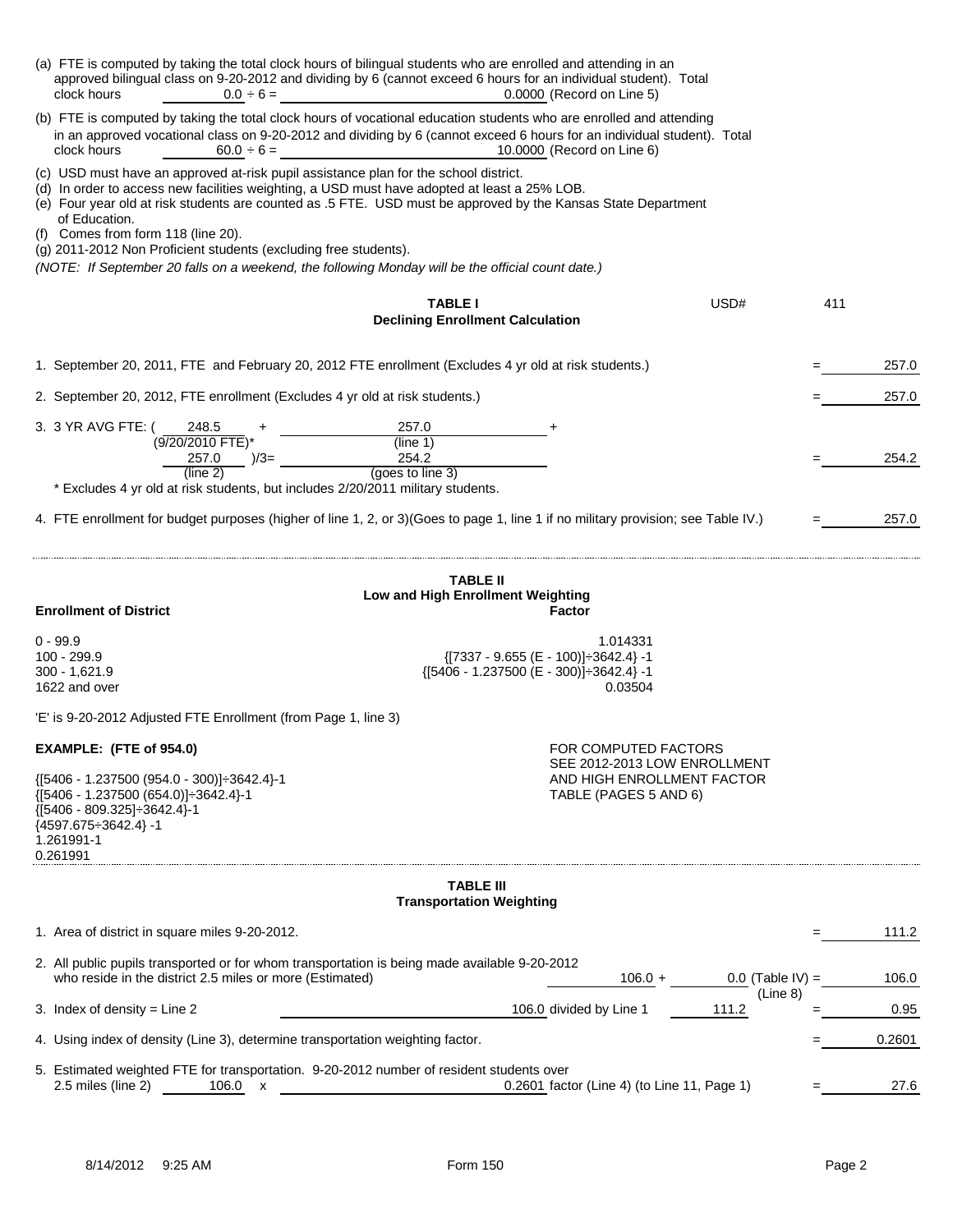| House Bill 2059 - Military Provision<br>1. Estimated Adjusted 9-20-2012 FTE (Table 1, Line 4, Form 150)                                                                                                                                                                                            |       |  |  |  |  |
|----------------------------------------------------------------------------------------------------------------------------------------------------------------------------------------------------------------------------------------------------------------------------------------------------|-------|--|--|--|--|
|                                                                                                                                                                                                                                                                                                    | 257.0 |  |  |  |  |
| 2. Estimated 2-20-2013 FTE (excludes 4 yr old at risk students) of new students of military<br>families, not enrolled on 9-20-2012 (Must be at least 25 FTE or 1% of Line 1. If it doesn't<br>0.0<br>meet criteria then calculates zero.)                                                          | 0.0   |  |  |  |  |
| 3. Estimated FTE Enrollment count for 2012-2013 (Line 1 + Line 2) to Line 1, Form 150                                                                                                                                                                                                              | 257.0 |  |  |  |  |
| Number of students in Line 2 with the following weighting factors:                                                                                                                                                                                                                                 |       |  |  |  |  |
| 4. Estimated 2-20-2013 4yr old FTE (add to Line 2, Form 150)                                                                                                                                                                                                                                       | 0.0   |  |  |  |  |
| 5. Estimated weighted bilingual education enrollment. 2-20-2013 bilingual FTE (a)<br>$0.0000 \times 0.395$<br>(add to Line 5, Form 150)                                                                                                                                                            | 0.0   |  |  |  |  |
| 6. Estimated weighted vocational education enrollment. 2-20-2013 vocational education<br>0.5 (add to Line 6, Form 150)<br>0.0000 x<br>FTE (b)                                                                                                                                                      |       |  |  |  |  |
| 7. Estimated weighted at-risk student enrollment (c). Number of students eligible that qualify for<br>free lunches as of 2-20-2013<br>0 x 0.456 (add to Line 7, Form 150)                                                                                                                          |       |  |  |  |  |
| 8. Estimated 2-20-2013 FTE of new students of military families, not enrolled on 9-20-2012 transported or for whom<br>transportation is being made available 2-20-2013 who reside in the district 2.5 miles or more<br>(goes to Table III, Line 2, Form 150)                                       |       |  |  |  |  |
| 9. Estimated weighted 2-20-2013 FTE for New Facilities (d)<br><b>FTE</b><br>$0.0 \times 0.25$<br>(add to Line 10, Form 150)                                                                                                                                                                        | 0.0   |  |  |  |  |
| (a) FTE is computed by taking the total clock hours of bilingual students who are enrolled and attending in an<br>approved bilingual class on 2-20-2013 and dividing by 6 (cannot exceed 6 hours for an individual student). Total<br>clock hours<br>0.0000 (Record on Line 5)<br>$0.0 \div 6 =$   |       |  |  |  |  |
| (b) FTE is computed by taking the total clock hours of vocational students who are enrolled and attending in an<br>approved vocational class on 2-20-2013 and dividing by 6 (cannot exceed 6 hours for an individual student). Total<br>clock hours<br>0.0000 (Record on Line 6)<br>$0.0 \div 6 =$ |       |  |  |  |  |
| (c) USD must have an approved at-risk pupil assistance plan for the school district.                                                                                                                                                                                                               |       |  |  |  |  |
| (d) In order to access new facilities weighting, a USD must have adopted at least a 25% LOB.                                                                                                                                                                                                       |       |  |  |  |  |
| <b>TABLE V</b><br>Virtual Enrollment Weighting (K.S.A. 72-3715, 72-3716)                                                                                                                                                                                                                           |       |  |  |  |  |
| 1. Estimated 9/20/2012 FTE Virtual Enrollment<br>0.0 X<br>1.05                                                                                                                                                                                                                                     | 0.0   |  |  |  |  |
| 2. Estimated Non-Proficient* Virtual Students (headcount)<br>0 X<br>0.25                                                                                                                                                                                                                           | 0.0   |  |  |  |  |
| 3. Estimated Virtual Students Taking AP** Courses<br>1st Semester<br>0 X<br>$.08 =$<br>0.0<br>$\overline{0}$ X<br>$.08 =$<br>0.0<br>2nd Semester                                                                                                                                                   | 0.0   |  |  |  |  |
| 4. Estimated Weighted FTE Virtual Enrollment                                                                                                                                                                                                                                                       | 0.0   |  |  |  |  |

\* This provision applies to pupils that would qualify for paid or reduced priced lunches, and did not meet proficient

in Math or Reading State Assessments in the prior year. The virtual school must have a virtual at-risk pupil assistance plan on file with KSDE.

\*\* The Advanced Placement (AP) course is not available in the home district of the virtual pupil. The home

district is either more than 200 square miles or has an enrollment of at least 260 pupils.

"Virtual School" means any school or educational program that: (1) Is offered for credit; (2) uses distance-learning technologies which predominately use internet-based methods to deliver instruction; (3) involves instruction that occurs asynchronously with the teacher and pupil in separate locations; (4) requires the pupil to make academic progress toward the next grade level and matriculation from kindergarten through high school graduation; (5) requires the pupil to demonstrate competence in subject matter for each class or subject in which the pupil is enrolled as part of the virtual school; and (6) requires age-appropriate pupils to complete state assessment tests.